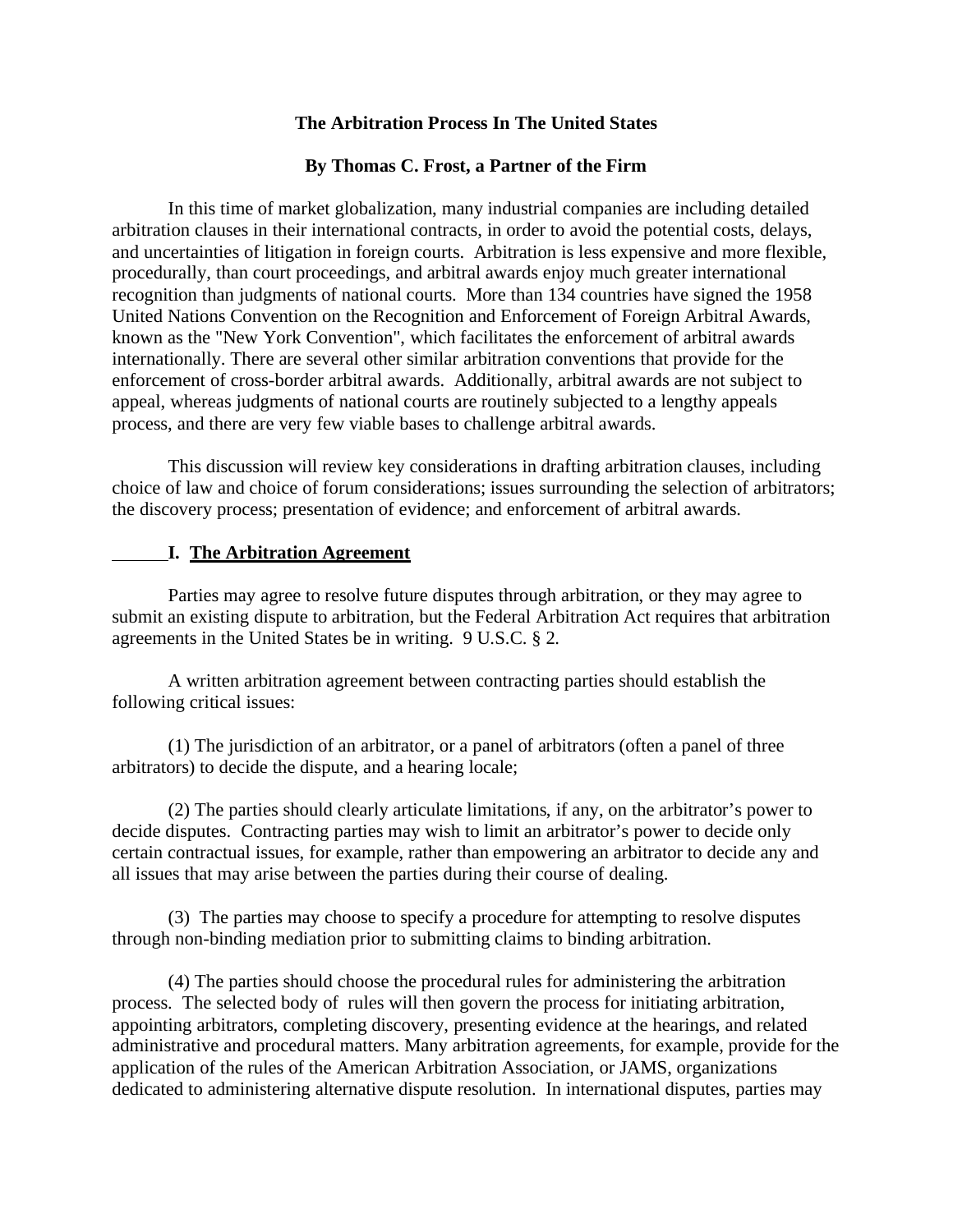also choose to administer their arbitration through the Commercial Arbitration and Mediation Center for the Americas (CAMCA) Rules, the Rules of the Inter-American Commercial Arbitration Commission (IACAC); the United Nations Commission on International Trade Law (UNCITRAL) Arbitration Rules; or some combination of these organizations' procedural rules.

 (5) The parties should also include a "choice of law" provision to determine the substantive law applicable to the dispute, and an attorneys fees provision if they wish for the prevailing party to recovery attorneys fees.

Examples of standard arbitration, choice of law, and attorneys fees provisions follow:

"Arbitration. The parties agree that all controversies arising out of or relating to this contract, or the breach thereof, shall, upon written demand of any party hereto, be submitted to and determined by arbitration before the American Arbitration Association, in San Diego, California, in accordance with the Commercial Rules of the Association then in effect. Any award or decision rendered shall be made by means of a written opinion explaining the arbitrator's reasons for the award or decision, and the award or decision shall be final and binding upon the parties hereto. The arbitrator may not amend or vary any provision of this Agreement. Judgment upon the award or decision rendered by the arbitrators shall be entered in any court of competent jurisdiction.

 Choice of Law.This agreement and the rights and obligations of the parties hereunder shall be construed in accordance with and governed by the laws of the State of California, without giving effect to the conflict of law principles thereof.

 Attorneys Fees. In the event of any dispute between the parties concerning the meaning or effect of this Agreement, or for the purpose of enforcing or challenging this Agreement, or any term or condition thereof, the prevailing party shall be entitled to recover reasonable attorney fees and costs incurred in any arbitration or judicial proceeding. The term "prevailing party" shall mean the party, if any, that obtained the principal relief or result it sought in the proceeding, as shall be determined by the Court or arbitrators."

### **II. Initiating Arbitration**

Typically, the process for initiating an arbitration is set forth in the particular rules of procedure selected by the parties in the arbitration agreement. Invariably, the claimant commences the process by filing a demand for arbitration and "Statement of Claim", which describes the facts and circumstances of the dispute in detail. The claimant must also submit the appropriate filing fees, and an arbitrator compensation deposit, if required. The amount of the filing fees and arbitrator deposits vary considerably depending on the arbitration forum, and the amount of money at stake in the arbitration.

 The Statement of Claim should read like a compelling story, and, unlike many court pleadings, the Statement of Claim should, in our experience, be narrowly tailored to the most central causes of action alleged in the case. If a claimant alleges a full panoply of wrongs, using the "shotgun" approach common in court litigations, some of which just don't fit the fact pattern,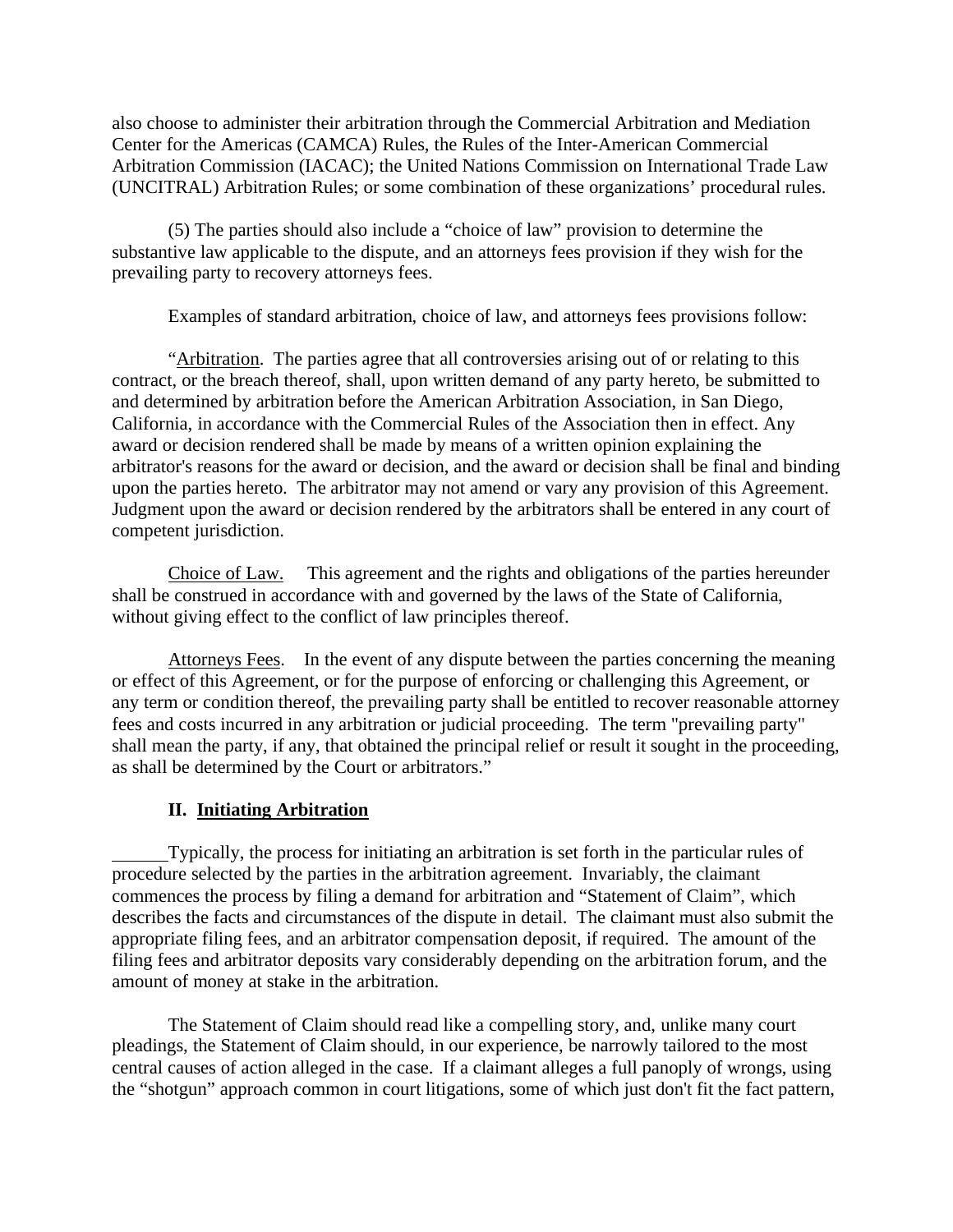the claimant may lose credibility with the arbitrator(s). The Statement of Claim, and the respondent's Answering Statement, may be the first and only documents the arbitrator(s) review before the hearings. Claimants using the "shotgun" approach may risk poisoning their own well if the first thing the Panel learns about their case is that some of the causes of action either are untimely (ie. subject to a short statute of limitations); don't provide a private cause of action (ie. statutory claims limited to enforcement by State or Federal agencies); or simply do not clearly apply to the facts of the case.

 If a party named in an arbitration Statement of Claim refuses to arbitrate the dispute, or fails to respond, a claimant may petition a court of competent jurisdiction to compel arbitration to proceed. In *AT&T Technologies, Inc. v. Communications Workers of America*, 475 U.S. 643 (1986), the United States Supreme Court held that courts, not arbitration panels, should decide threshold issues of whether a party should be compelled to arbitrate. The Supreme Court held: "Unless the parties clearly and unmistakably provide otherwise, the question of whether the parties agreed to arbitrate is to be decided by the court, not the arbitrator." *Id*. at 649.

 Arbitration is a matter of contract, however, and a party cannot be required to submit to arbitration any dispute which he has not agreed to submit." AT&T Technologies, Inc., 475 U.S. at p. 649 (1986). Generally, only parties to an arbitration agreement may be compelled to arbitrate, and non-parties, or "non-signatories" to the written arbitration agreement, may only be compelled to arbitrate in circumstances in which the non-party is: (1) a third-party beneficiary to the contract containing the arbitration agreement; (2) a successor-in-interest; or (3) one of a class of agents whom the arbitration clause was intended to benefit. Britton v. Co-op Banking, 4 F.3d 742, 745-746 (9th Cir. 1993).

#### **III. Selection of Arbitrators**

 After the parties have either voluntarily submitted to arbitration, or been compelled by a court to arbitrate, they must commence the selection of neutral arbitrator(s) to decide their dispute. In most cases, the administrative forum selected by the parties dictates the process for arbitrator selection and provides the parties with lists of available "neutrals" to select from.

 Typically, the parties are each provided a list of prospective arbitrators and their current curriculum vitaes. The parties then rank the arbitrators they deem acceptable, and strike the remaining arbitrators from their list. The administrator compares the parties lists and selects an arbitrator, or panel of arbitrators, in accordance with the parties stated preferences, if possible. Otherwise, if the parties are unable to agree upon any arbitrators, the administrator will typically appoint one, unilaterally, from a database of available arbitrators in the area.

 It is extremely important for the parties and/or their representatives to carefully screen prospective arbitrators for bias. A cautious arbitration lawyer will perform extensive background analyses of each of the prospective arbitrators' work experience, articles and treatises, personal litigation history, and perhaps most important, the history and patterns of their arbitration awards. Some aggressive arbitration counsel retain private investigators for this purpose.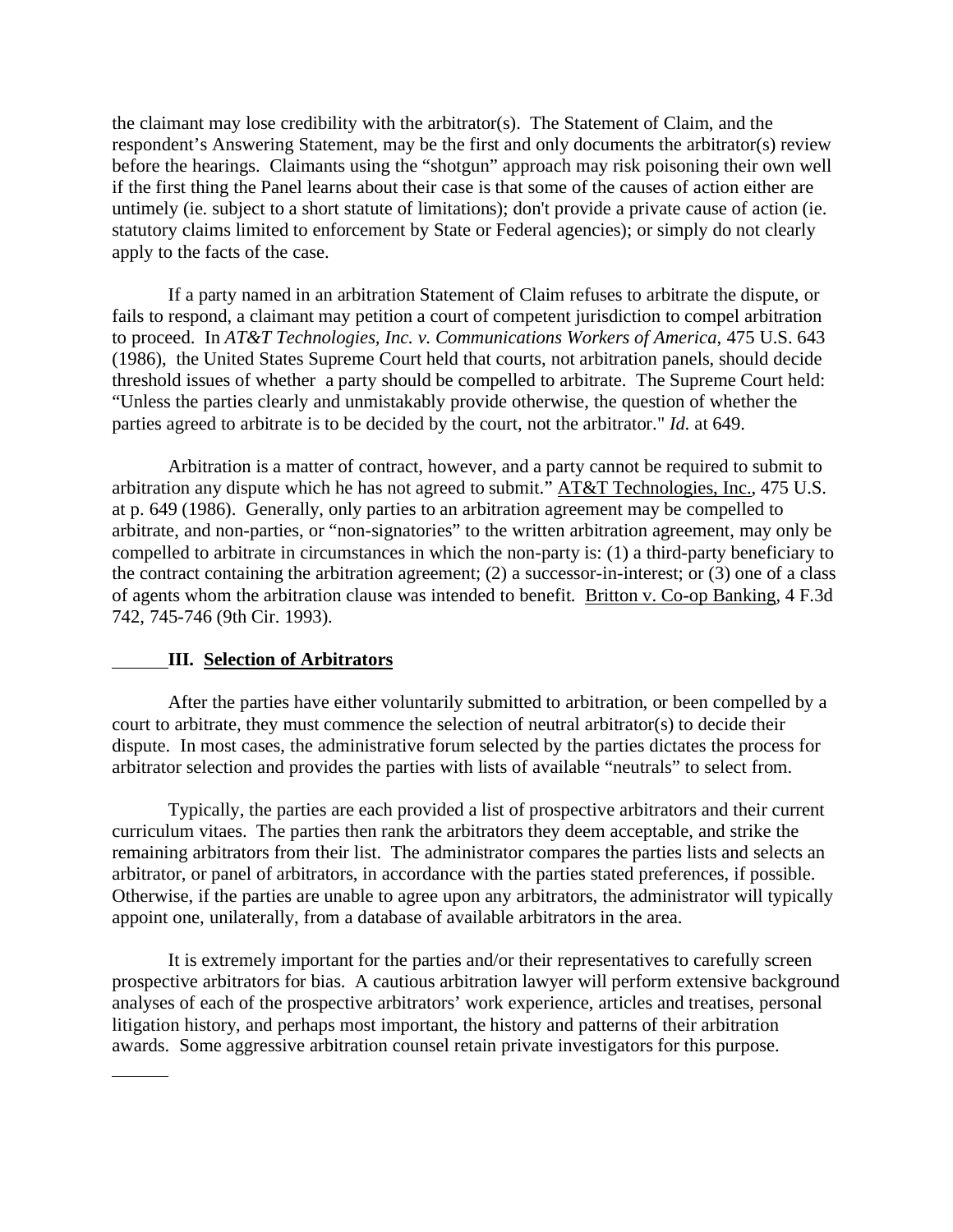Arbitrators are, of course, required to make disclosures of actual and potential conflicts of interest, and any other information that would create an appearance of bias. The parties are also free to submit written interrogatories to the arbitrators, before or after their appointment, to inquire about matters perceived to impact their impartiality. If any information surfaces that forms a basis to challenge an arbitrator's impartiality, a party may take steps to remove the arbitrator.

# **IV. The Discovery Process**

 $\overline{a}$ 

 In most arbitral forums, the rules of procedure governing discovery and evidence are relatively simple: courtroom rules of evidence are not strictly applicable; there usually is no motion practice or formal discovery; and there is no requirement for transcripts of the proceedings or for written opinions of the arbitrators. 1

 For example, the use of depositions and written interrogatories, which are common practice in court litigations, are strictly limited in arbitral forums. Although most arbitrators allow parties to request certain information during discovery through written interrogatories, arbitrators will generally limit interrogatories to the identification of witnesses and relevant dates and documents. The American Arbitration Association's Guide for Commercial Arbitrators generally instructs arbitrators as follows:

**"**4. Exchanging of Information and a Schedule for the Exchange (Including Reports from Experts) You should inform the parties that they are required to cooperate in committing to, conducting, and completing an exchange of information concerning their documents and witnesses. If they do not agree to exchange particular information, you should hear their disagreement and make a ruling on the issue. When the information to be exchanged has been specified, you should establish a schedule for the exchange."

 The AAA Guide contemplates that the parties should exchange information concerning "their documents and witnesses", and not their detailed factual and legal theories of the case. In connection with securities industry disputes before the National Association of Securities Dealers, the NASD Discovery Guide specifically provides that information requests should be limited in arbitration to "..identification of individuals, entities, and time periods relevant to the dispute; such requests should be reasonable in number and not require exhaustive answers or fact finding. In other words, the standard (and extremely expensive) use of written interrogatories, as utilized in state and federal courts, are generally not permitted in arbitration.

 Similarly, the AAA Guide explains the limited power of Arbitrators to allow parties to take oral depositions of witnesses:

"Consistent with the expedited nature of arbitration, the arbitrator may, at the preliminary hearing, establish (I) the extent of and schedule for the production of relevant documents and other information;(ii) the identification of any witnesses to be called, and (iii) a

<sup>&</sup>lt;sup>1</sup> For examples of typical arbitral discovery and evidentiary rules, see NASD Notice to Members 99-90; AAA Commercial Arbitration Rule R-21.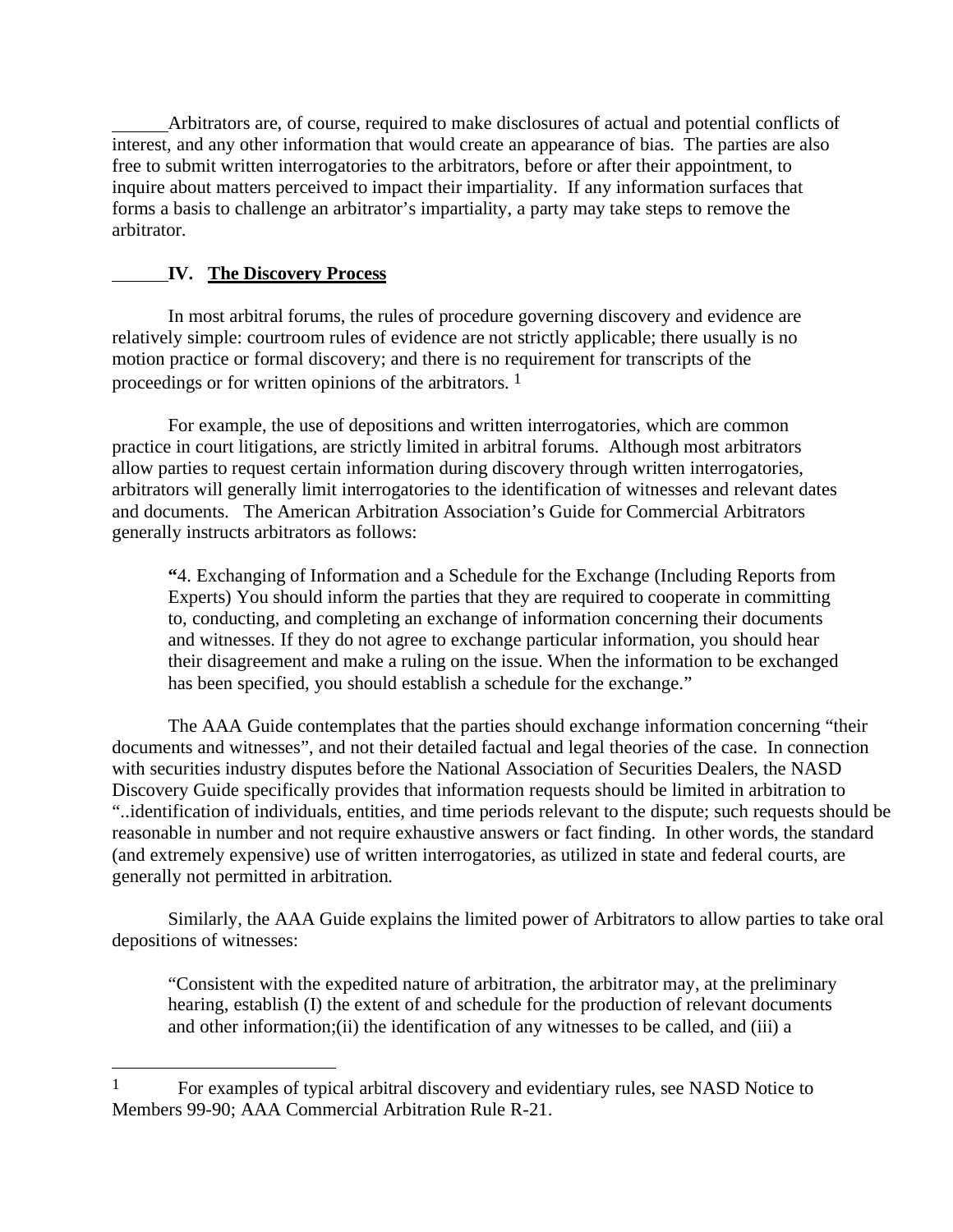schedule for further hearings to resolve the dispute... Although this rule vests in the arbitrators the discretion to direct documentary exchanges, it does not contemplate fullblown, litigationlike discovery...Some arbitrators, albeit rarely, interpret the "other information" portion of Section 10 quoted above to provide for depositions... Before making a ruling on discovery, the arbitrator must first ascertain whether the request is valid and reasonable." A Guide for Commercial Arbitrators, Discovery.

 Also unlike court litigation practice, Federal and State law strictly limit the use of attorneyissued subpoenas to compel third parties to appear and testify at hearings, or to produce documents or information during discovery. Some states (including New York and Utah, for example) permit attorney-issued arbitration subpoenas, to compel attendance at the hearing, or to produce documents *at the hearing*. But such state laws cannot be used by attorneys to compel production of documents in the lawyer's office before the hearing. Additionally, some arbitral forum rules may further limit attorneys' right to issue third party subpoenas. 2

 The Federal Arbitration Act, however, clearly authorizes *arbitrators* to issue third party subpoenas to compel attendance or produce documents at the hearing. An important difference between an FAA arbitrator issued subpoena and an attorney issued subpoena is jurisdictional. The FAA imposes national jurisdiction for arbitrator issued subpoenas, whereas attorney issued subpoenas are only permitted in states that allow for them. The law is unclear, however, as to whether arbitrators may issue pre-hearing "discovery" subpoenas on third parties. 3

# **V. Presenting the Law and Evidence at the Hearings**

 Many experienced arbitration practitioners utilize the "Keep it Simple Stupid" or "KISS" method of presenting evidence at an arbitration hearing. Oftentimes, practitioners forget that the arbitration Panel has not been spending the last few months researching the relevant law in preparation for the hearing. Most arbitrators try to be as prepared as possible, but often do not read the relevant papers until the evening before, or the morning before the hearing or telephonic motions. Often, a Claimant will submit a 10 page pre-hearing brief, and the Respondent will submit a 20 page brief with 150 citations, most of them "string cites", and the Panel comes to the hearing either "dazed and confused" if they actually read the briefs, or "wide-eyed" and usually unsure of what the relevant law really is.

 In our experience, the K.I.S.S. method is certainly the way to go. We prepare a simple prehearing brief focusing on favorable law. Forget long recitations of the facts; the facts will come out at hearing and the Panel will have read a diametrically opposed factual scenario in the opposing papers. Prior to the hearing, we find it very helpful to prepare simple handouts for the panel and present them on an E.L.M.O. (much better than the old fashioned overhead projectors) during our opening. We display relevant, simple quotes and statements of the law in our "show and tell" presentation. Panels typically will recall a simple quote shown bigger then life on a screen than they will finding it buried in a lengthy complicated brief. Most panelist are not attorneys and briefs and string cites mean nothing to most of them. They need to be spoon-fed, in very small spoonfuls, the few, salient legal points. This forces the

 $\overline{a}$ 

<sup>2</sup> Third Party Discovery and Subpoenas in Arbitration, by Seth E. Lipner, p. 58.

<sup>3</sup> Third Party Discovery and Subpoenas in Arbitration, by Seth E. Lipner, p. 59.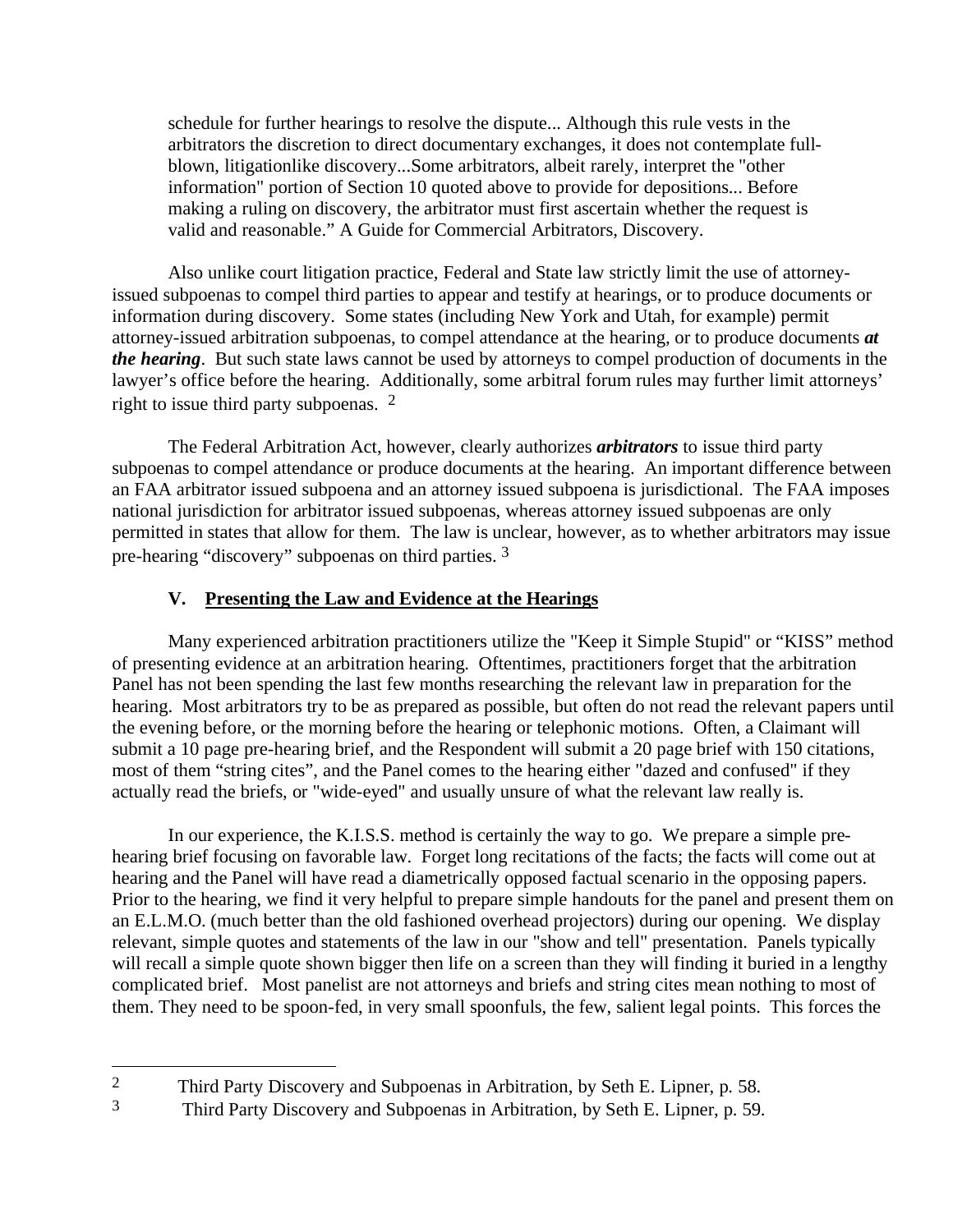panel to read and listen to the law; while at the same time giving them something simple they can rely on when awarding damages.

 We have also found it very helpful to use a law professor to assist in presenting legal authority. Not only does this enhance the credibility of your argument, it also really helps the Panel understand the law. Remember, law professors, at least the good ones, are accustomed to teaching concepts to law students in a way they will understand. Obviously, hiring a law professor as an expert can be costly and may be economical only in a large damage case, but we have had excellent results using law professors who are specialists in their respective areas. For example, we have used a Dean of a law school whose specialty was securities law; a Professor who wrote the book on broker-dealer law and, most recently, a professor who wrote a two-volume treatise on "State Securities Laws", published by the popular West legal publishing company. He put his two volumes on the table and proceeded to give a complete and thorough discourse on why the various state securities laws did not apply in our case (it was a defense case for a national charity). Law professors are like "talking briefs", and arbitrators, in our experience, are much more apt to listen to what an expert has to say than they are to read a brief.

## **VI. Enforcement of the Award**

 Arbitral awards enjoy much greater international recognition than judgements of national courts. Over 134 countries have signed the 1958 United Nations Convention on the Recognition and Enforcement of Foreign Arbitral Awards, known as the "New York Convention". The Convention facilitates enforcement of awards in all contracting states. There are several other multilateral and bilateral arbitration conventions that may also help enforcement of arbitral awards. Additionally, arbitral awards are not subject to appeal, whereas judgements of national courts are routinely subjected to a lengthy appeals process, and there are very few viable bases to challenge arbitral awards.

 Immediately after the arbitrator renders a favorable award, we routinely petition a court of competent jurisdiction to "confirm" the award, and thereby convert the arbitral award into a court judgment which can be enforced for collection purposes. The losing party in an arbitration, on the other hand, may petition a court to vacate the arbitral award, but such petitions are rarely granted.

 Section 10 of the Federal Arbitration Act delineates the grounds for setting aside an arbitration award:

"§ 10. Same; vacation; grounds; rehearing

(a) In any of the following cases the United States court in and for the district wherein the award was made may make an order vacating the award upon the application of any party to the arbitration--

(1) where the award was procured by corruption, fraud, or undue means;

(2) where there was evident partiality or corruption in the arbitrators, or either of them;